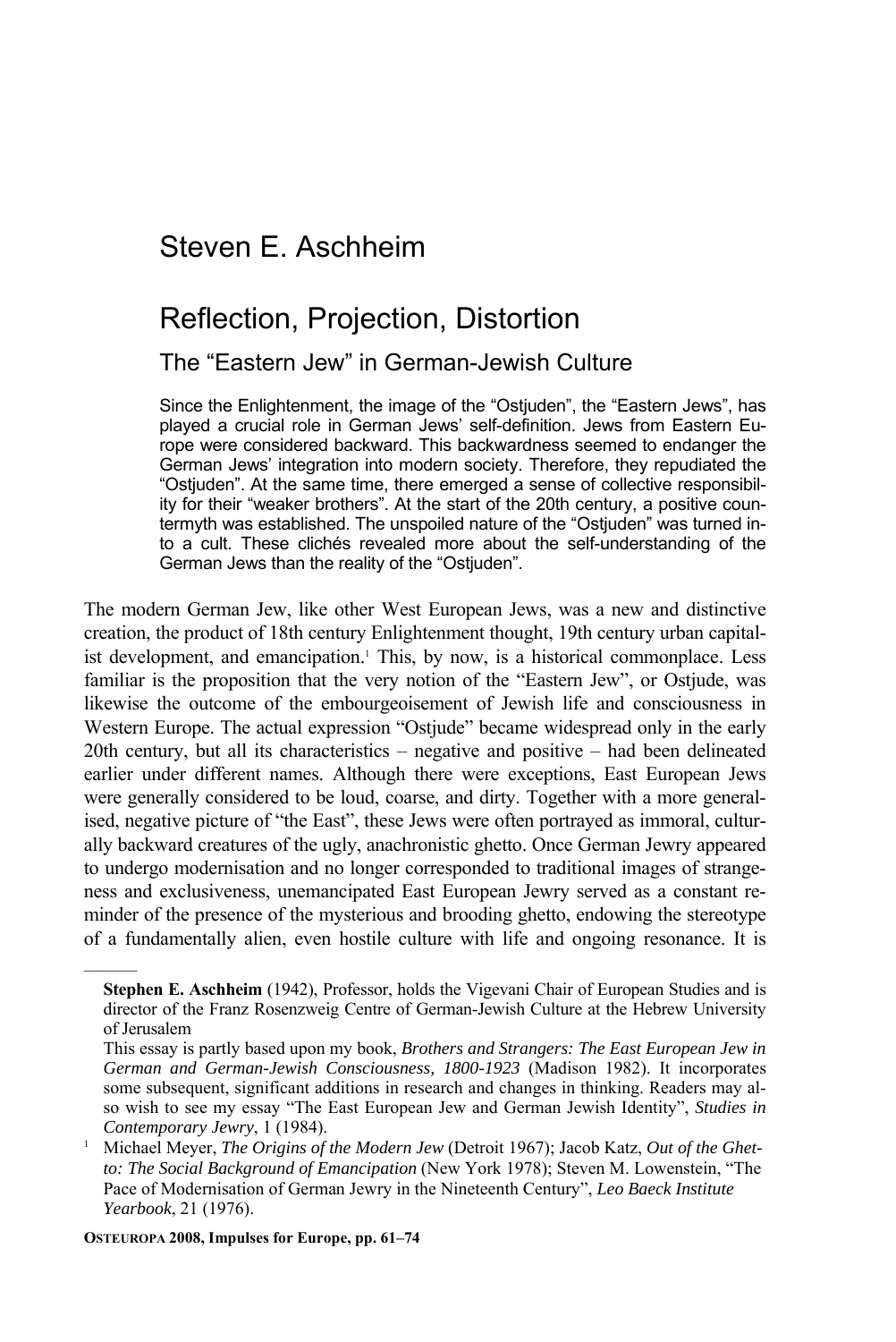important to note that German "progressives", Jews and antisemites alike, appeared to repudiate the physical and spiritual characteristics associated with East European Jewish life and conveniently (and misleadingly) embodied in the notion of the ghetto and its Jews. This was the consensual framework around which the contested discourse concerning pre-emancipation East European Jewry unfolded. Neither the Nazi obsession with what Hitler, recalling his strolls through Vienna's inner-city, had labelled a rather inhuman "apparition in a black caftan and black hair locks",<sup>2</sup> nor Martin Buber's or Franz Kafka's romanticisation of the "Ostjude" as the "authentic", spiritualised Jew can be understood outside the informing categories and dialectics of this debate.

It comes as no surprise that most antisemites propagated negative views of the ghetto (while of course always linking this to an equally critical demonisation of the "modern" Jew).<sup>3</sup> But why did West European and German Jews do so? Eastern ghettos became a symbolic construct by which emergent Jewry could distinguish itself from their less fortunate, unenlightened, and unemancipated East European brothers. Such an attitude was encouraged by the implicit dictates of assimilation. Integration was not merely the attempt to blend into new cultural and social surroundings. It was also a purposeful, even programmatic dissociation from traditional Jewish national and cultural moorings. In their eagerness to prove their worthiness for equal rights, it was first necessary for West European Jews to demonstrate "self-regeneration" and to establish the difference between themselves and the traditional Jews of the ghetto. The emergent stereotype of the "Ostjude" was therefore as much the dialectical product of Enlightenment thinking as the self-image of modern German Jews. Both notions had their origins in the drive to modernity, and both were the outcome of the breakdown of traditional Jewish self-understanding and signalled the rise of new modes of cultural perception. One fashioned the other.

#### Enlightenment versus Backwardness

———

The division of Jewry into radically antithetical "Eastern" and "Western" components was a new and historically fateful development. To be sure, local, regional, and even quasi-ethnic differences between Jews had always existed. In the early modern period, "aristocratic" Western Sephardim openly exhibited contempt for many of their Ashkenazi co-religionists.<sup>4</sup> But historical developments after the late 18th century produced a far more profound and fateful fragmentation. The gulf between Enlightenment and emancipation in the "West" and the continuation of political disenfranchisement and traditional culture in the "East" introduced an entirely new dialectic into the fabric of political and cultural life.

<sup>&</sup>lt;sup>2</sup> Adolf Hitler, *Mein Kampf*, Ralph Manheim, trans. (Boston 1971), pp. 56-57.<br><sup>3</sup> The relationship between perceptions of "traditional" and "modern" Jews in anti-Jewish

thought and practice is discussed in my essay, "Caftan and Cravat: The Ostjude as a Cultural Symbol in the Development of German Anti-Semitism" in S. Drescher, D. Sabean, A. Shar-

lin, eds., *Political Symbolism in Modern Europe* (New Brunswick 1982). 4 For example, Daniel Schroeter, "From Sephardi to Oriental: The 'Decline' Theory of Jewish Civilization in the Middle East and North Africa" in Jeremy Cohen, Richard I. Cohen, eds., *The Jewish Contribution to Civilization: Reassessing an Idea* (Oxford 2008), especially pp. 139-140.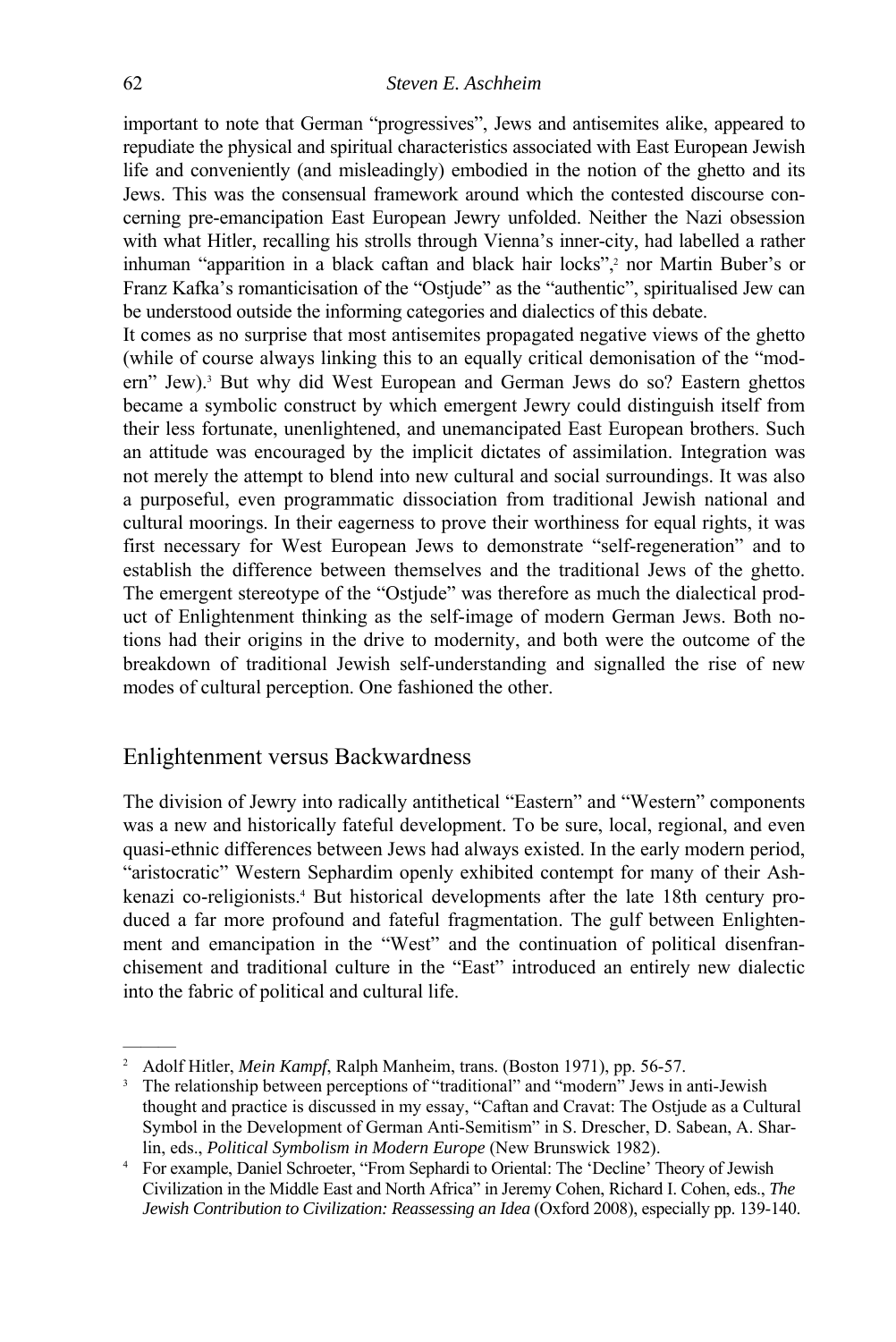We should remember that the stereotype of the ghetto and the ghetto Jew was not always synonymous with Eastern Jews. The association was relatively new. At the start of the 19th century, Jews in Germany were still commonly regarded as creatures of the ghetto. Goethe's description of the ghetto as he remembered it from his youth in the 1750s referred to the Jewish quarter in Frankfurt, not an obscure village in Eastern Europe. His shocked reaction to the dirt, the throngs of people, the ceaseless haggling, and the ugly "German-Jewish" (jüdisch-deutsch) dialect reflects broader, "enlightened" attitudes.<sup>5</sup> The notion of the ghetto referred not only to an area where Jews were forced to live by law. The concept was far broader than that. It went beyond a place of physical Jewish concentration (whether voluntary or coerced) and referred, more pointedly, to a separatist culture and mentality. "Ghetto" became a kind of ontological and epistemological category, a certain mode of being and state of mind. This was by no means a viewpoint limited to antisemites. Indeed, it was integral to a "progressive" outlook in general. For liberal minds of the day, the ghetto was a medieval relic that highlighted the distinction between progress and reaction, Enlightenment and superstitious backwardness, even beauty and ugliness.<sup>6</sup>

It is hardly surprising, then, that between 1800 and 1850 German Jewry applied the critique of the ghetto to themselves as well as to other Jews. Only when German Jews believed that they had significantly overcome their own ghetto inheritance, did the stereotype of the "Ostjude" assume its full meaning and function. Acculturation had to be relatively complete before the synonymity of the Eastern Jewry with the ghetto and all it stood for could be made definitive. It was of course through the refining tenets of education and cultivation, i.e. classical German Bildung, that German Jews officially built their project of cultural integration and produced their critique of traditional Jewish life and culture.7 Under these demanding standards, many old Jewish habits and modes of sociability were to be discarded. This is well illustrated by the attitudes of the early reformers towards "Jewish-German", what was commonly referred to as jargon. Thus, in early 1782, even Moses Mendelssohn, who as a youth had himself used this language, declared that Yiddish had "contributed not a little to the immorality of the common man; and I expect a very good effect on my brothers from the increasing use of the pure German idiom".<sup>8</sup> "Jargon" symbolised much of the negative Jewish qualities of the past, the very antithesis of Bildung.

The modernisation of the Jewish self was obviously not limited to the linguistic realm: An all-around middle-class gentility increasingly became the norm for Jewish behaviour.<sup>9</sup> Jewish (and non-Jewish) reformers stressed manners, refinement, and

- <sup>6</sup> Ibid. Stoffers's book contains innumerable examples of these attitudes.<br><sup>7</sup> For the most compelling account of the ways Bildung informed German Jewish integration, indeed its new self-conception and very identity, see George L. Mosse, *German Jews Beyond Judaism* (Bloomington 1985). At a different level, of course, aspects of a more intimate, less
- <sup>8</sup> Mendelssohn to Klein, 29 August 1782 in Moses Mendelssohn, *Gesammelte Schriften V* (Leipzig 1844), pp. 605-606.
- <sup>9</sup> John M. Cuddihy, *The Ordeal of Civility: Marx, Freud, Levi-Strauss and the Jewish Struggle* with *Modernity* (New York 1974). The author correctly stresses the importance of etiquette and manners in the assimilation process, though many would question his analysis of the role of Jewish intellectuals in the self-subversion of this process.

<sup>5</sup> Wilhelm Stoffers, *Juden und Ghetto in der deutschen Literatur bis zum Ausgang des Weltkrieges* (Graz 1939), p. 69. The author also quotes numerous other negative perceptions of the ghetto – one apparently shared by the author himself.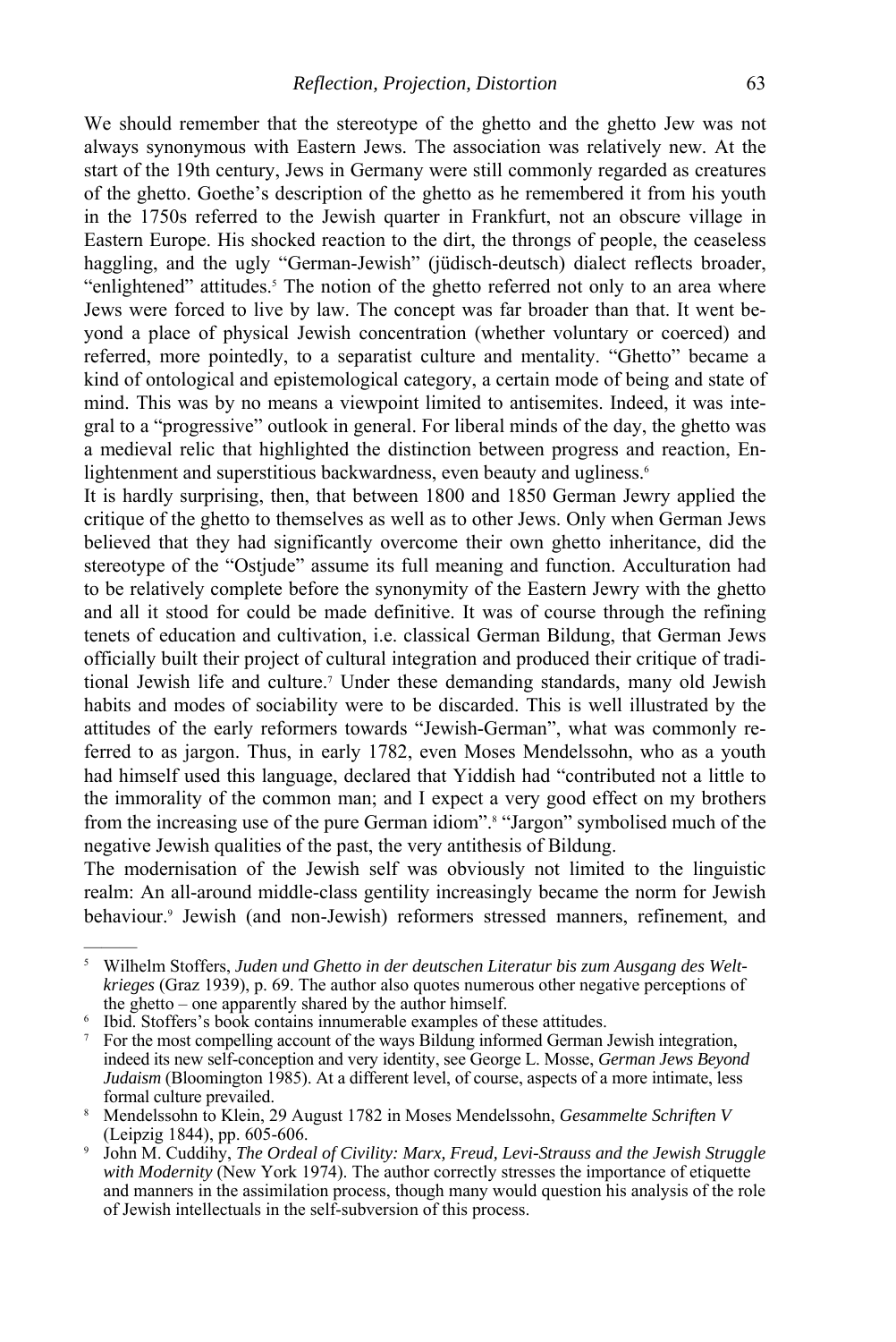politeness and contrasted these modes with the crudity and boorishness of traditional Jewish life. Integration also clearly entailed a change of attire: Traditional badges of distinction had to be discarded. Increasingly, the traditional dress of the Ostjuden, the caftan and the side locks, came to be viewed as both an embarrassment to the German Jew and a deliberate provocation to the non-Jew.10 But the process was even subtler. Acculturation applied also to a nuanced modulation of tone, a lowering of the decibel level, the restraint of gestures. In 1844, the pedagogical reformer Anton Rée argued that real emancipation would ensue not just from political freedom and religious reform, but also through social transformation. Jews had to reshape their manners, mannerisms, and gesticulations fundamentally. Reé's work reads like a tract of impression-management, a sustained plea to German Jews to eliminate all traces of their ghetto past. "Gentility" was incorporated as an essential Jewish aim: "It is all too ungentle to be a Jew!" ("Es ist doch gar zu ungentil, ein Jude zu sein!") $\mathbb{1}^1$ 

# "Eastern Jews" as Object of Projection

By the time the westward mass migration of "Eastern Jews" got underway in the 1880s, German Jews (at least on the surface) seemed confident that they had succeeded in putting the ghetto behind them. Now, it was the "Ostjude" who embodied the ghetto Jew and Unbildung, the incarnation of the past that German Jews had rejected and transcended. To be sure, we are talking here about stereotypes. The presentation of East European Jews as an undifferentiated mass was always misleading and distorted both in terms of their differentiated geographical, cultural, social, and economic situation as well as their location on the spectrum of modern and premodern<sup>12</sup> – just as the German Jews' presentation of themselves as entirely bereft of older, traditional, and more intimate patterns of behaviour belied a certain persistent reality. But here, we are concerned with the important function that this stereotype played for German Jewry. In non-Jewish circles, the Ostjuden, living on Germany's geographical borders and always infiltrating its space and consciousness, played a crucial role in keeping alive notions of the "traditional" Jew and thus maintained a continuity of the stereotype that National Socialism was later able to appropriate with ease and brutality. At the same time, Ostjuden fulfilled multiple functions in the German Jews' understanding of themselves. In many ways, they appeared to pose a ubiquitous threat to ongoing assimilationist aspirations. For German Jewry, they became a living reminder of its own recently rejected past, at times the source of a bad conscience, and – later – for some a possible foundation for Jewish recovery and reconfiguration. Eastern Jews could henceforth act as a convenient foil for German Jews to externalise and displace "negative" Jewish characteristics or, conversely, to idealise traditional or "national" Jewish qualities that had been lost and rejected.

<sup>10</sup> See, for example, Abraham Geiger's attempt to persuade East European Jews from wearing this garb in Ludwig Geiger, ed., *Abraham Geiger's nachgelassene Schriften*, (Berlin 1875- 1878), p. 298. 11 Anton Reé, *Die Sprachverhältnisse der heutigen Juden im Interesse der Gegenwart und mit* 

*besonderer Rücksicht auf Volkserziehung* (Hamburg 1844), p. 40.<br><sup>12</sup> For a nuanced, differentiated picture see Ezra Mendelsohhn, *The Jews of East Central Eu-*

*rope between the World Wars* (Bloomingon 1983), especially the introduction.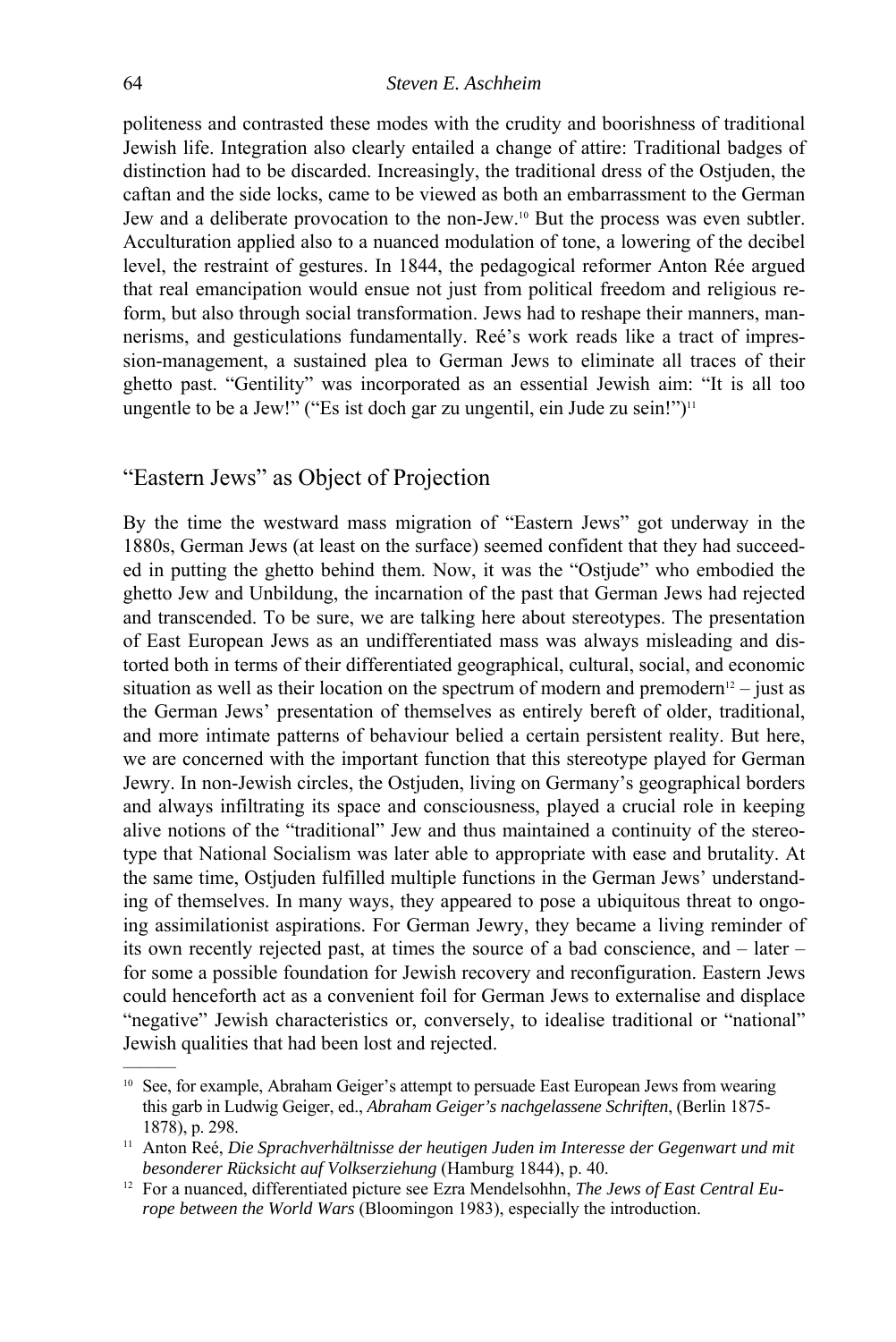It is not difficult to find shockingly negative portrayals of "Polish" Jews by German Jews and non-Jews from throughout the 19th century. Not untypical was the depictions of Galician Jewry by the newspaper Der Israelit as sunk in the lowest ethical and spiritual depths, living in terrible filth and poverty, and ruled by ignorance and superstition.13 Even historian Heinrich Graetz, both proto-nationalist and committed Jew, berated the Eastern Jews' Talmudic spirit, their love of "twisting, distorting, ingenious quibbling and a foregone antipathy to what did not lie within their field of vision."<sup>14</sup>

Yet, at least for German Jews, it is clear, beneath the rhetoric of dissociation, a stubborn sense of Jewish collective responsibility (if not solidarity) persisted. Traditional forms of mutual aid continued to operate as a real social force. But now, German Jews justified their concern for their brothers in terms of the same Enlightenment concerns that had provided the grounds for de-nationalisation in the first place. Enlightenment became the basis for both dissociation and justification for mutual aid. For, as German Jews surely argued, they could apply the same modern goals to unemancipated East European Jewry as they had done to themselves. Old patterns of mutual aid could realise new ends: Providing Jews with the same rights would ensure one's own emancipation, render one's own integration easier, and thus loosen the grip of a debilitating identification. In this manner, both the imperatives of integration and the demands of Jewish conscience seemed to be satisfied. This was a programme to which most segments of German Jewry could subscribe, albeit with varying emphases.

The new mission was to remake East European Jews in the image of German Bildung – a goal of course rejected by most antisemites, who regarded this idea as both undesirable and unrealisable. We cannot simply dismiss this as crude cultural and cognitive colonialism, as German nationalism in Enlightenment trappings. There was much of that, but to reduce this mission to such an extent is to miss its more complex character. In those days, German cultural superiority was widely recognised, self-evident. German Jews and non-Jews thus brought to their East European neighbours a particular blend of mission, sympathetic benevolence, and antipathy.

The numerous works of Karl Emil Franzos (1848-1904) captured this widely diffused sensibility – as epitomised by the title of his 1876 collection *Aus Halb-Asien* [From Half-Asia]. This sensibility was to colour future liberal Jewish confrontations with their mobile eastern brothers. Franzos catalogues all the defects of the Galician ghetto and its inhabitants: the religious fanaticism, the treatment of women, the filth, and the superstition. Yet there is also a certain empathy and a didacticism that serves an obvious commitment: to liberate these Jews from their wretched conditions and elevate them into a state of Bildung. For Franzos, who had been born in Podolia and had spent his childhood first in Galicia and then Bukovina, Germandom (Deutschtum) was not a matter of political control but a cultural idea, part of the path from darkness to progress.15 Moreover, if the Eastern Jews were so clearly "backward", this was a product of the even greater backwardness of the societies in which they lived. This is the context of Franzos's famous formulation, half-Asia (Galicia, Rumania, Southern

<sup>&</sup>lt;sup>13</sup> "Galizische Zustände", *Der Israelit*, 7, 12 (22 March 1846), p. 93.<br><sup>14</sup> Heinrich Graetz, *History of the Jews: From the Chmielnicki Persecution of the Jews in Poland to the Period of Emancipation in Central Europe*, 5 (Philadelphia 1895), pp. 5-6 and 206. <sup>15</sup> See the foreword to Karl Emil Franzos, *Aus Halb-Asien*, 1 (Stuttgart and Berlin 1914),

pp. 17-18. By 1914, this had already reached its fifth edition.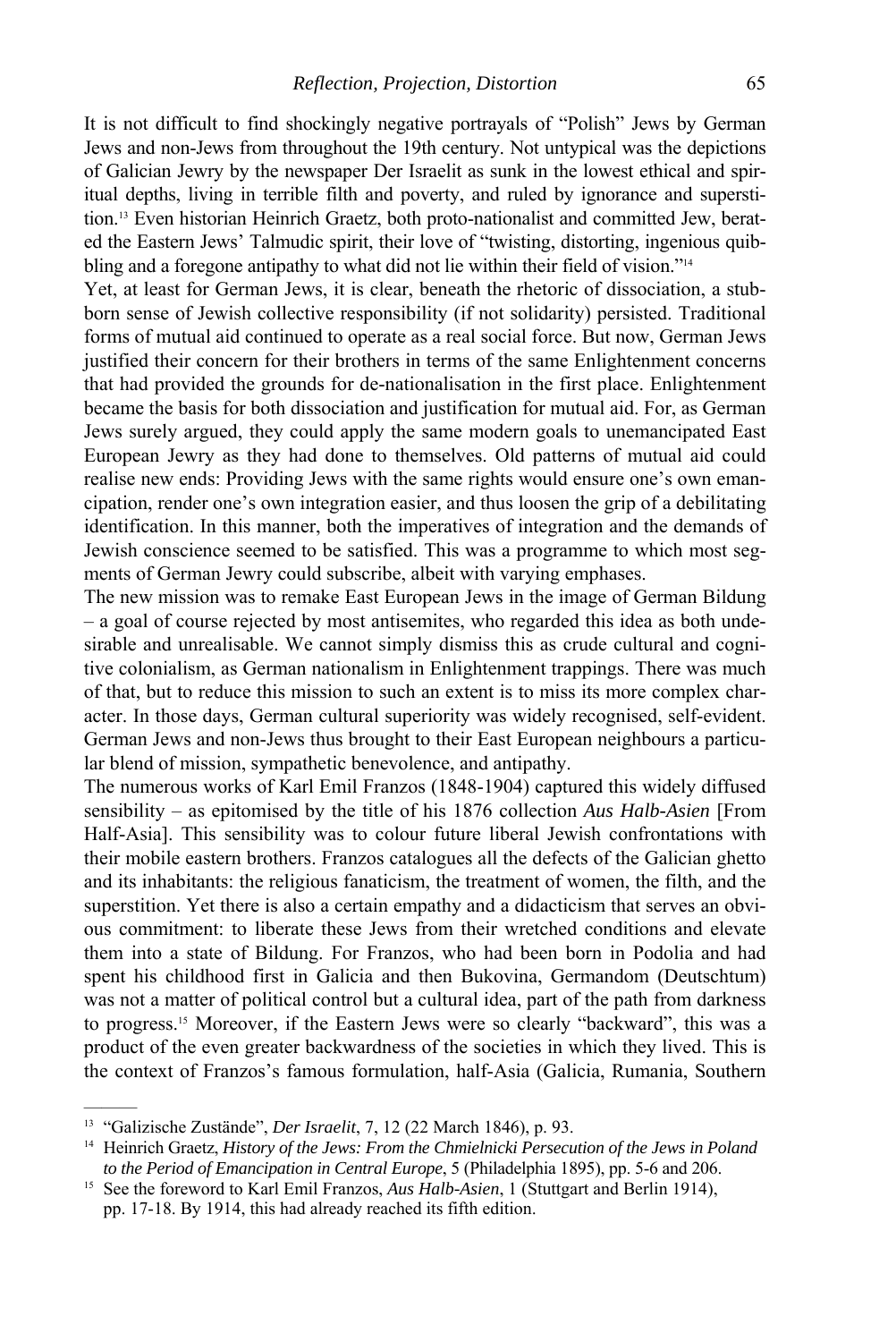Russia, Bukovina), which was as much a state of mind as a geographical location. Ostjuden were half-Asians because they lived within these cultural and political boundaries. It was within this context that one should locate Franzos's much-quoted, ambivalent dictum: "For every country gets the Jews it deserves." ("Denn jedes Land hat die Juden, die es verdient.")

By the 1880s, a century of diverging historical development had created for some observers two radically juxtaposed, perhaps unbridgeable cultures. The ghetto had become a kind of anthropological curiosity. The author and translator Jakob Fromer later wrote:

> Whoever desires to experience an ethnological sensation need not venture to the far corners of the world. For that, a day's journey from Berlin will suffice. One need only cross the Russian border to find an almost unknown human type full of mystery and wonder... to look with astonishment at these people with dirty caftans, the exotic faces, which, like ghostly apparitions from times long past, still haunt the modern present.16

## Distance, Protection, and Philanthropy

This was to be sure an extreme view. Nonetheless, when Eastern Jewish refugees began streaming into the cities of Western Europe, the cultural distance seemed so great that mainly paternalistic and philanthropic modes of relationship seemed possible. Still, the older ambivalence prevailed; protective and dissociative attitudes and actions operated uneasily side by side. Despite the gulf, perhaps because of it, German Jewish philanthropy attained a level of unprecedented magnanimity. This aid was formally justified in terms of a common religious faith, but the bond was also the result of older habits in which traditions of Jewish mutual concern remained alive. Indeed, family was a more accurate, even if less invoked model for describing and justifying the relationship between Western and Eastern Jews. This model had the virtue of embracing the emotional and existential dimension, without at the same time threatening Western Jews' sense of Germandom. As journalist Hugo Ganz, put it, members of the same family could belong to different nations. But Ganz alluded to an important, not always acknowledged bond between the Western Jew and Eastern Jew: The caftan Jews, he declared, were simply "the images of our own fathers". This was not an ideological legitimation but instead an admission of a charged, multivalent, psychological fact. Families, according to Ganz, contained inequalities, whereby some members "worked themselves into the brightness, while others had to remain in the shadow of wretchedness". Western members had to help their eastern brothers become more like themselves.<sup>17</sup> For modern and liberal Jews, equal family member-

<sup>&</sup>lt;sup>16</sup> See Jakob Fromer's introduction to Salomon Maimon, *Lebensgeschichte* (Munich 1911), pp. 7-8. Fromer, like his subject, was a transplanted, modernised Ostjude. It is worth noting that many key creators of the stereotype (and opponents thereof) were themselves of Eastern Jewish origin. Some of the most critical depictions of ghetto life flowed from the pens of Eastern Jewish authors. 17 "Das ostjüdische Problem", *Allgemeine Zeitung des Judentums*, 55, 42 (6 November 1891).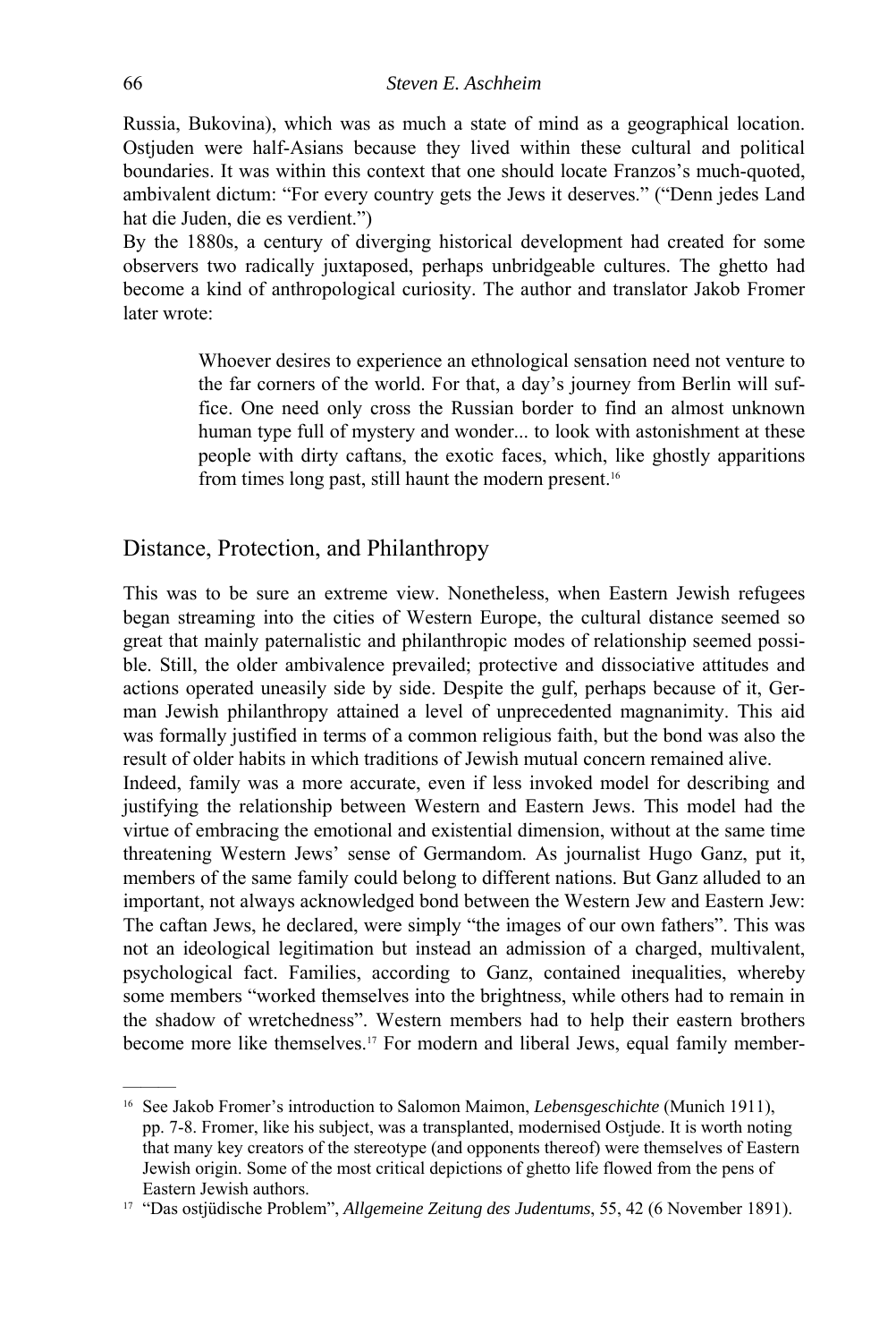ship was predicated upon the overcoming of a common, debilitating past. This was the source of both the rejection and the responsibility.

For many German Jews, their specific sense of self was of course based upon the explicit difference that they sought to establish between themselves and the East European Jew (while among non-Jewish Germans, a heated debate continued over whether such a difference mattered). More than ever, for many "assimilating" German Jews, their own sense of particular identity was based upon an explicit, even radical distancing of themselves from the East European Jew. The author Ernst Lissauer recalled:

> Once, as I stood with some fellow Jewish students outside my Berlin school, a man with a caftan and side locks came from Friedrich Street station and asked us, 'Are there no Jews in Berlin?' And, instinctively, I answered to myself, 'No', for he meant something else by the word than I did.<sup>18</sup>

This was not simple Jewish self-denial, but Jewishness defined in its particular German self-understanding, as opposed to its East European mode. The word was simplistically and stereotypically divided into cultured German and uncultured Eastern Jews. The novelist Jakob Wassermann (1873-1934) graphically described the gulf thus:

> When I saw a Polish or a Galician Jew I would speak to him, try to peer into his soul, to learn how he thought and lived. And I might be moved or amazed, or be filed with pity and sadness; but I could feel no sense of brotherhood or even of kinship. He was totally alien to me, alien in every utterance, in every breath, and when he failed to arouse my sympathy for him as a human being he even repelled me.

Wassermann drew an ontological distinction between a "Jewish" Jew and a German Jew: "Are those not two distinct species, almost two distinct races, or at least two distinct modes of life and thought?"19 An even more radical anecdote comes from Theodor Lessing, who later became very self-critical about these attitudes and turned to a committed, albeit idiosyncratic Zionism: "On the street, my mother pointed to a man in a caftan and said, 'There goes a Jew.' I then concluded that we were not really Jews."20 Yet such attitudes were extreme and ultimately atypical. A certain acceptance of Jewishness, no matter how formulated, accounted for the continuing German Jewish nagging sense of responsibility for their eastern brethren. Nor was this always simply a question of duty. A degree of nostalgia and sentimentality for older, traditional ways, for a bygone manner of life, persisted and was transmitted in everyday attitudes, literature, the popular press, and art.21 But this was usually most apparent for life within the ghettos of the German cultural realm. German Jews could rehabilitate

<sup>&</sup>lt;sup>18</sup> Ernst Lissauer, "Deutschtum und Judentum", *Der Kunstwart*, 25, 13 (April 1912), p. 7.<br><sup>19</sup> Jakob Wassermann, *My Life as a German and Jew*, English translation S.N.Brainin (New

York 1933), pp. 196-198.<br><sup>20</sup> Theodor Lessing, *Einmal und nie wieder* (Gütersloh 1969), p. 112.<br><sup>21</sup> Richard I. Cohen, "Nostalgia and 'return to the ghetto': a cultural phenomenon in Western

and Central Europe" in Jonathan Frankel, Steven Zipperstein, eds., *Assimilation and Community: The Jews in Nineteenth-Century Europe* (Cambridge 1992), pp. 130-155.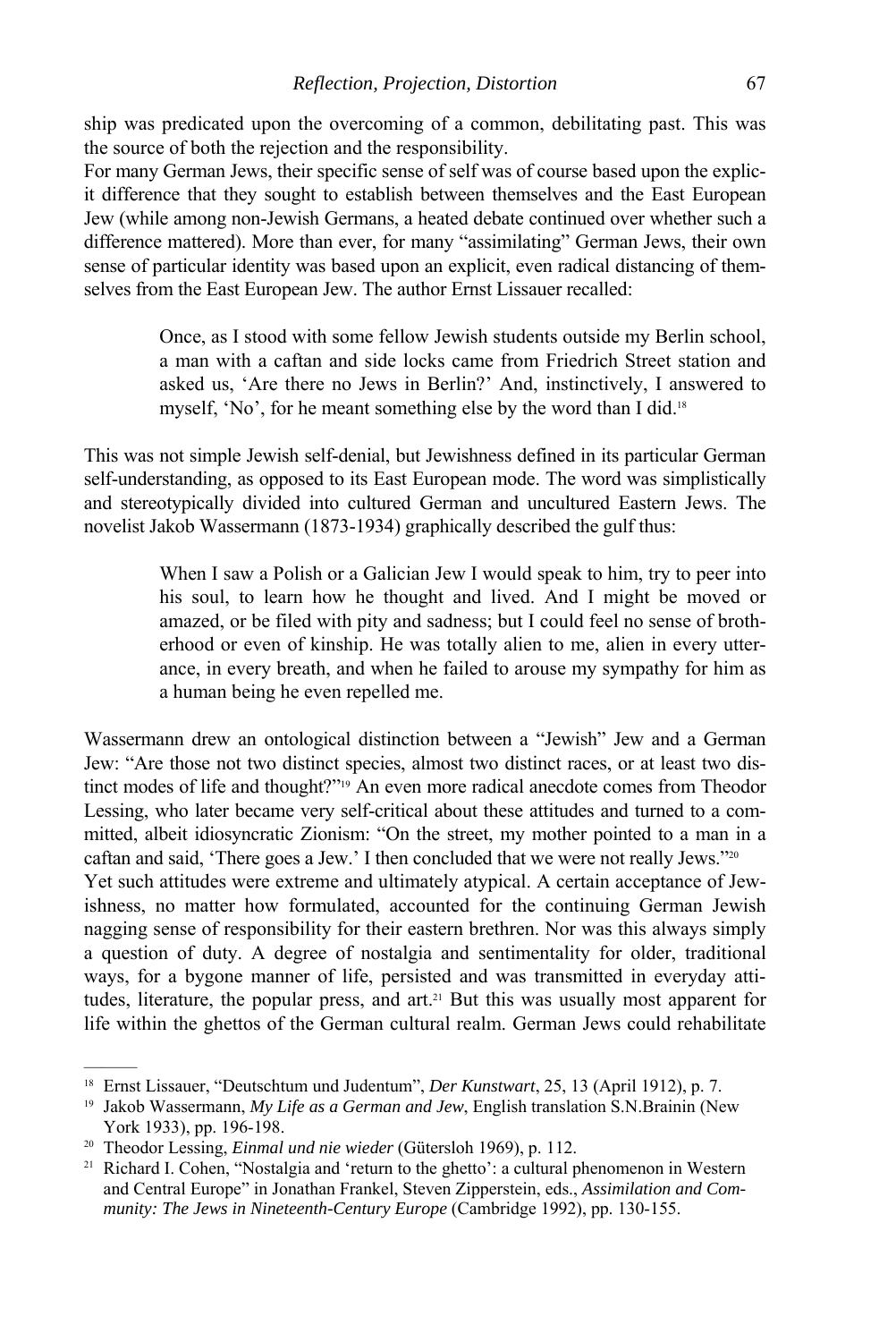and aestheticise their own ghettos because they had transcended them, the classic precondition for nostalgia. Although these portraits were not without their critics, their idealised depictions would hardly have been possible in the early literature of the Jewish Enlightenment (Haskalah). Thus Leopold Kompert and Aaron Bernstein associated the Bohemian and Posen ghettos of their youth with happy times and positive qualities.22 The popular paintings of Moritz Oppenheim depicted the ghetto as a refuge of sanctity and spirituality in an otherwise hostile, uncivilised world. To be sure, the ghetto itself underwent a certain modernising embourgeoisement in his pictures, its dwellers became the incarnation of solid middle-class virtues.23 Emancipation and respect for the past could be combined. For all that, as Ismar Schorsch has shown, it was not the ghetto of old but rather the accomplished Jews of medieval Spain, the Sephardic experience, to which German Jews increasingly turned as a more suitable model for a legitimate and useable Jewish past.<sup>24</sup>

## The Idealisation of the "Eastern Jews"

Of course, a certain admiration for the immersion of the Polish Jew in tradition, his spirit in the face of adversity, even a kind of begrudging respect for some of the more endearing qualities of the despised beggar, or shnorer, was never entirely absent. The rougher edges of this disdain were softened, humanised by recognition of the Eastern Jews' sense of humour, their wit and gall (chutzpah), and an abiding, if ambivalent attraction to their intimacy and informality as opposed to the mannered constraints and restraints of German Bildung. Sigmund Freud amply illustrated this in his *Jokes*  and their Relation to the Unconscious (1905).<sup>25</sup> Still, in larger terms, the notion that East European Jewry could serve as a model, as a source of emulation, for modernised Western Jewry would have seemed rather outlandish during most of the 19th century. The positive countermyth of the "Ostjude" – as a more widespread, even institutional, rather than individual attitude – could arise only in the early 20th century under different conditions: the rise of the Zionist movement, fin-de-siècle German neo-romanticism, and a conscious Jewish "post-assimilationism".

Actually, as early as 1822, that great German-Jewish rebel and poet Heinrich Heine had already outlined the basic elements of later glorifications of the Eastern Jew. But in the 19th century, these were the views of a great dissenter and hardly representative. Nonetheless, because the Ostjude, whether negatively or positively conceived, was regarded as the archetype of Jewishness, the living link in a long tradition, the celebration of the Eastern Jew was always a potential, albeit usually unrealised element, the positive side of an inbuilt Western Jewish ambivalence. Thus, alongside the

<sup>22</sup> Jonathan M. Hess, "Leopold Kompert and the Work of Nostalgia: The Cultural Capital of

German Jewish Ghetto Fiction", *The Jewish Quarterly Review*, 97, 4 (Fall 2007), pp. 576-615.<br><sup>23</sup> Ismar Schorsch, "Art as Social History: Oppenheim and the German Jewish Vision of

Emancipation" in Moritz Oppenheim, *The First Jewish Painter* (Jerusalem 1983).<br><sup>24</sup> Idem, "The Myth of Sephardi Supremacy", *Leo Baeck Institute Yearbook*, 34 (1989), pp. 47-66.<br><sup>25</sup> For a compelling, but problematic view

Murray Cuddihy, *The Ordeal of Civility: Freud, Marx, Levi-Strauss and the Jewish Struggle with Modernity* (New York 1974), and the insightful review by Robert Alter, "Manners and the Jewish Intellectual", *Commentary*, 60, 2 (August 1975), pp. 58-64.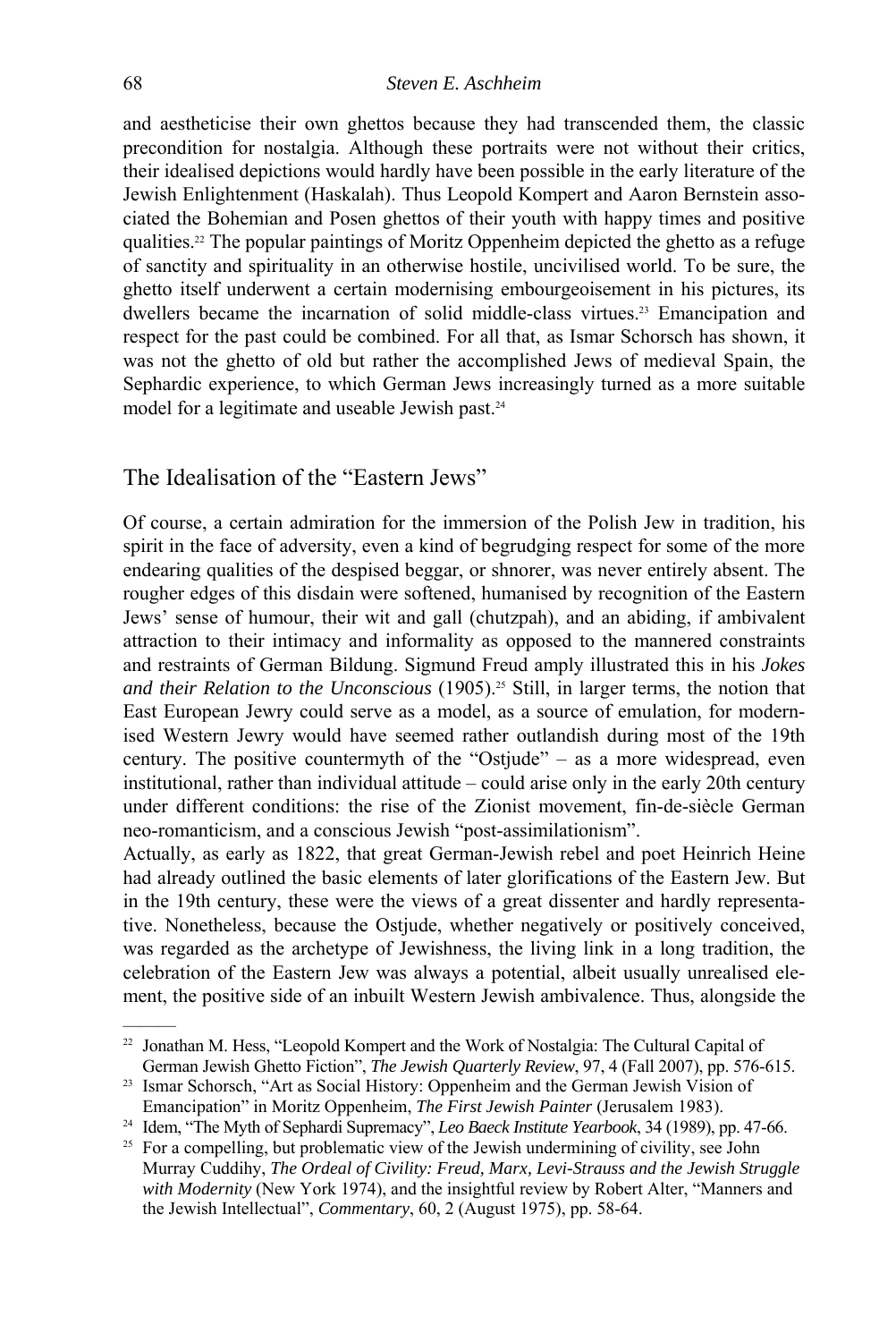contemptuous remarks – "the nausea I felt at the sight of these ragged creatures" who lived in "pig-sties... jabbered, prayed, and haggled" – Heine also declared after an encounter with Jews in a Polish village:

> I esteem the Polish Jew more highly than his German counterpart... As a result of rigorous isolation, the character of the Polish Jew acquired a oneness... The inner man did not degenerate into a haphazard conglomeration of feelings... The Polish Jew, with his dirty fur cap, vermin-infested beard, smell of garlic, and his jabber is certainly preferable to many other Jews I know who shine with the magnificence of gilt-edged government bonds.<sup>26</sup>

These remarks presciently anticipated future representations of the "Ostjude" as a symbol of premodern, un-fragmented wholeness (although these later presentations often lacked Heine's qualifying realism). Moreover, Heine foreshadowed the tendency to base the elevation of the Eastern Jew upon a critique of the Western Jew. The cult of the "Ostjude" always proceeded from a comparative east-west analysis. In this way, the Eastern Jew could become a foil for what was regarded as the shallow, imitative, assimilating Jew of the west. Starting with Heine, this evaluation was typically, perhaps even by definition, linked to anti-bourgeois sentiments. But such attitudes could not become normative until the success of the emancipation project, the desirability of embourgeoisement, and the insistence on Jewish denationalisation began to be questioned seriously. Therefore, only with the Zionist movement did an institutional impetus towards a radical revision of Eastern Jewry develop.

It is true that German Zionists represented only a small minority of German Jewry.27 But they were exceedingly vocal, and because they threatened the prevailing liberal consensus by arguing that – contrary to the premises of emancipation – the Jews did indeed constitute a nation, they were an ideological nuisance in German Jewish life. It was upon this simple proposition that they advocated a radically reformed relationship between the Eastern Jew and the Western Jew. The national movement, it was claimed, would transform the "Ostjude" from the passive object of philanthropy into the natural and equal historical partner of his western brother. The formulation of a western Zionist identity presupposed a period of secularisation and was from the start linked to the critique of many assimilationist assumptions and the recovery of Jewish commitment after a period of estrangement.<sup>28</sup> Thus, in Rome and Jerusalem (1862), the "Communist rabbi" Moses Hess (1812-1875), a founder of Socialism and a proto-Zionist, had already combined a merciless critique of the "cowardly" and "contemptible" Western Jew with a paean for the more honest, self-respecting Jews of Eastern

<sup>&</sup>lt;sup>26</sup> Heine to Christian August Keller, 1 September 1822. See Hugo Bieber, ed., Heinrich Heine, *Jüdisches Manifest* (New York 1946), pp. 11-12. Heine later published his "Memoir on Poland", *Der Gesellschafter* (January 1823). The translation here is from F. Ewen, ed., *The Po-*

*etry and Prose of Heinrich Heine* (New York 1948), pp. 690-691.<br><sup>27</sup> Even within this minority, many members of German Zionism were themselves immigrants from the east. For a portrait of this movement and its membership, see Stephen Poppel, *Zionism in Germany 1897-1933: The Shaping of a Jewish Identity* (Philadelphia 1977).<br><sup>28</sup> The preconditions for modern Jewish national self-consciousness are analysed by Jacob Katz

in "The Jewish National Movement: A Sociological Analysis" in idem, *Emancipation and Assimilation: Studies in Modern Jewish History* (Farnborough 1972).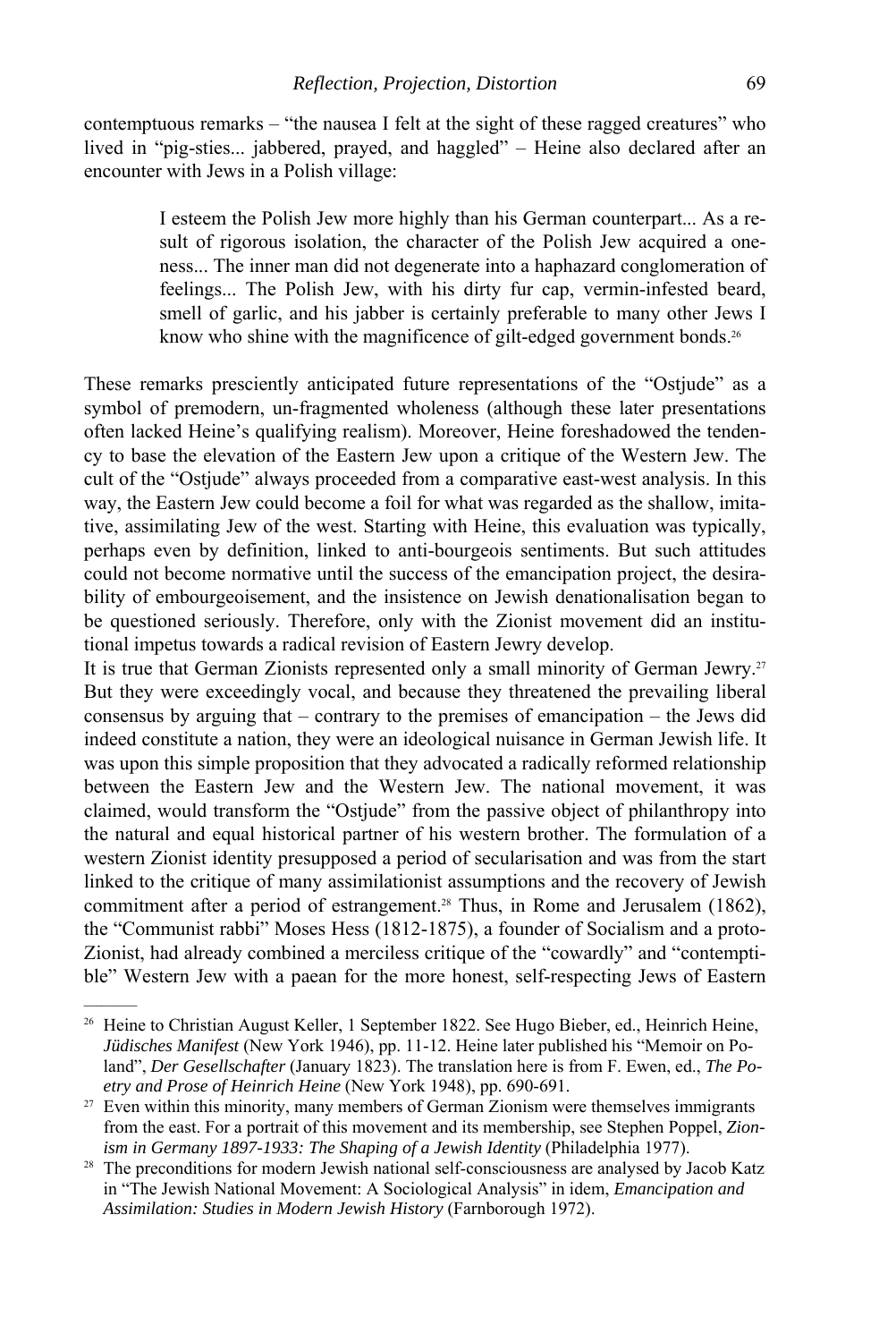Europe. It was there that the kernel of Jewishness had been preserved. All that was required was the secularisation of such forms of Jewish life into the living idea of Jewish nationalism. Hess understood that in the west, Zionism would require a postemancipationist reassertion of national identity, while in the east a modernisation of this national identity was necessary.

Over the years, this glorification of the Eastern Jew became a rather conscious "countermyth" set against prevailing liberal (as well as various German Orthodox) definitions of Jewish self-understanding. The image of the "Ostjude" as the embodiment of Jewish authenticity, exemplar of the spiritual, un-fragmented Jewish self, was diametrically opposed to previously normative conceptions of the ghetto and the ghetto Jew. The Western Jew, Max Nordau declared while still flush with his initial enthusiasm for Zionism, was "an inner cripple" and contrasted his "poisoned" soul with the ghetto Jew who, despite all the poverty and persecution, maintained his integrity and "in the moral sense... lived a full life".29

This is no doubt correct. Yet there was another side to the matter: The founders of Western Zionism and the first generation of German Zionism never entirely overcame the same liberal cultural biases characteristic of the "assimilationist" Jews whose position they criticised. They, too, envisaged the relationship in terms of a Western Jewish elite and a compliant Eastern Jewish mass.30 The familiar patronising air was often apparent. Moreover, there was a clear limit to the glorification of the Eastern Jew from a classical Zionist standpoint. After all, the Zionists viewed exile (galut) as an unnatural state, and in this context, the eastern ghetto retained its status as a "pathological" form of life. Herzl's explicitly West European formulation of the problem referred basically to Eastern Europe:

> Zionism is a kind of new Jewish cure for the sick. We have stepped in as volunteer nurses, and we want to cure the patients – the poor, sick Jewish people – by means of a healthful way of life on our own ancestral soil.31

From this viewpoint, Zionism could also be understood as a kind of safety valve for bourgeois German Jewry, a convenient mechanism for removing from German territory the ubiquitous threat of invading masses of Ostjuden.<sup>32</sup>

Therefore, early German Zionism did not universalise Herzl's analysis and apply it to itself, but instead referred primarily to the "unfree" Jews of non-emancipated Eastern Europe. As German Zionist Adolf Friedemann put it:

<sup>&</sup>lt;sup>29</sup> See Nordau's famous address to the First Zionist Congress in Arthur Hertzberg, ed., The Zionist Idea: A Historical Analysis and Reader (New York 1975), pp. 235-241. 30 The examples are numerous. See Nordau, *Zionistische Schriften* (Cologne and Leipzig

<sup>1909),</sup> pp. 311 and 317; Theodor Herzl, "The Solution of the Jewish Question" in *Zionist Writings I* (New York 1975), pp. 25-26. On the attitudes of German Zionist leaders, such as Franz Ooppenhemer and Adolf Friedemann, see Kurt Blumenfeld, *Erlebte Judenfrage: Ein* 

*vierteljahrhundert deutscher Zionismus* (Stuttgart 1962), pp. 52 and 59.<br><sup>31</sup> "The Family Affliction" (1899) in Herzl, *Zionist Writings*, 2: 1898-1904 (New York 1975), p. 45.<br><sup>32</sup> Max Nordau, "Der Zionismus und seine Geg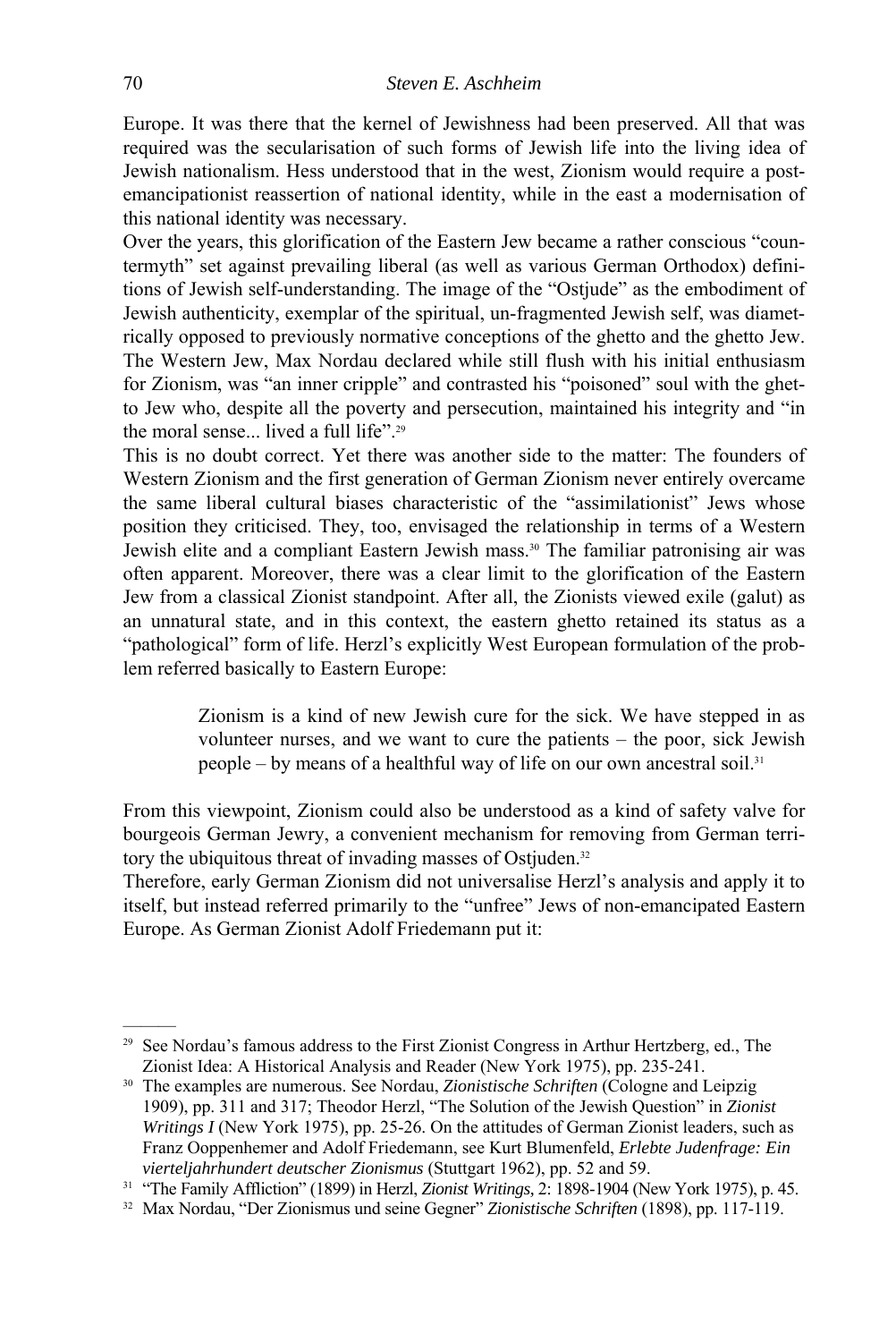"West Europeans will mainly provide the organisers for colonisation... naturally we are not about to initiate a mass emigration of German, French, and English Jews."33

For Franz Oppenheimer, the distinguished German-Jewish sociologist, Zionism, through physical settlement on the land, would help abolish the physical and degeneration and oppression of the ghetto.34 Oppenheimer clearly distinguished himself from liberal Jews, because, as he put it, he regarded himself as an "ethnic Jew", proud of his Jewish past and present identity. Yet he clearly dissociated this identity and himself from the crucially different cultural and "national" consciousness of the Eastern Jews – and did so in terms of a wider distinction of western culture and eastern barbarism.35

#### The Myth of the "Eastern Jew"

The early Zionists then "discovered" and recast Eastern Jews – but in a specifically distinguishing and philanthropic manner. While they did pave the way for a closer sense of east-west Jewish interdependence, they were still very far from the idea that Zionism demanded personal, existential commitment and Jewish cultural totality, which was the hallmark of the second generation of German Zionism. These radicalised young Zionists scandalised their elders with the belief that Germandom and Jewishness were ultimately incompatible, and that Zionism entailed an act of "uprooting" (Entwurzelung) from diaspora life. Zionism, they proclaimed, was also an internal and spiritual revolution: The call for a Jewish renaissance was now transposed from the external and the political to the existential and cultural planes.36 It was in this context that the "countermyth" of the Eastern Jew came to play a central, defining role. As always, though the content was now transformed, representations of the "Ostjude" were designed to give the German Jew a new and different picture of himself.

The radical Jewish revival can only be understood as part of a wider neo-romantic, antipositivist fin-de-siècle Western and Central European shift in sensibility.37 These new currents went much against the grain of and provided an alternative to prevailing middle-class rationalist positivism. The new emphasis on "myth" and a revised conception of the role of the "unconscious" and the "irrational" in culture facilitated a new appreciation of elements in Jewish life that had been previously neglected or castigated. Martin Buber's re-evaluation of the Hasid was perhaps the most dramatic and best-known example of the change at the time.<sup>38</sup> Gershom Scholem's slightly later project, which

<sup>&</sup>lt;sup>33</sup> Adolf Friedemann, *Was will der Zionismus?* (Berlin 1903), p. 17.<br><sup>34</sup> Franz Oppenheimer, "Der Aufbau einer Jüdischen Genossenschaftsiedlung in Palästina" in idem, *Erlebtes, Erstrebtes, Erreichtes: Lebenserinnerungen* (Düsseldorf 1964), pp. 281-296.<br><sup>35</sup> This remarkable text is to be found in idem, "Stammesbewusstein und Volksbewusstein",

*Jüdische Rundschau* 15, 8 (25 February 1910). 36 "Der XIV Delegiertentag im Leipzig am 14 und 15 Juni", *Jüdische Rundschau*, 25 (June

<sup>1914),</sup> pp. 268-269. 37 Steven Aschheim, *Nietzsche und die Deutschen. Karriere eines Kults* (Stuttgart 1996), Chapters

<sup>1, 3,</sup> and 4.<br><sup>38</sup> On Buber's remarkable popularity among non-Jewish German intellectuals as well as Jewish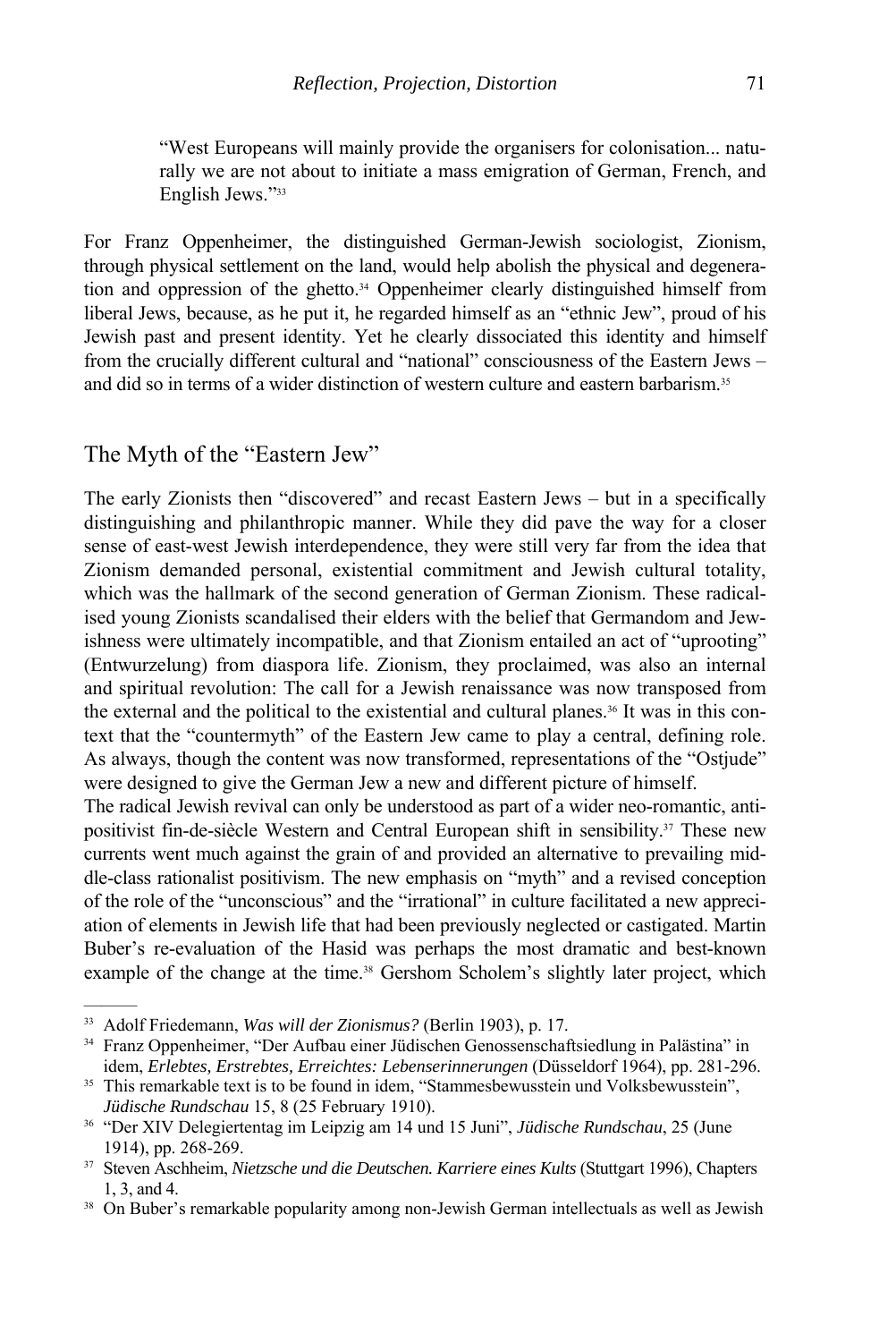brought mystical, Kabbalistic elements to the dialectical centre of historical Judaism, was also a product of this trend.<sup>39</sup> Such sentiments also clearly created a greater receptivity to other aspects of Eastern Jewish culture and identity as well.<sup>40</sup>

Like many other German youth, these radical Zionists combined nationalism with life philosophy. They sought meaningful, "rooted" communities capable of vitalising and regenerating the authentic national character.41 But for them, unlike their parents, incorporation into the German Volk appeared to be neither possible, nor for some desirable. Given their nationalist commitment, it was thus necessary to find their own people and establish their own national framework. They discovered this in the eastern ghettos. Ostjuden, they argued, were a real Volk. In the east was an authentic entity – not a pale adjunct to a foreign culture – replete with its own unique, living forms. Perhaps Buber's Hasid – vibrant, rooted in community and spiritual values – was the unconscious Jewish answer to the peasant, the ideal figure of the German ethno-nationalist (völkisch) movement. At any rate, for these Zionists, the Eastern Jew became a kind of surrogate for the German nation, an alternative framework of identification.

This celebration of Ostjuden (and the related critique of bourgeois Western Jews) tells us more about the ideological predicament and proclivities of these German Jews than it illuminates the realities of ghetto culture. Moreover, it was not limited to Zionists. Intellectuals such as Franz Rosenzweig and, in the 1920s, Alfred Döblin were equally prone to such idealisations.42 As Rosenzweig euphorically wrote his mother after his wartime encounter with Ostjuden:

> The Jewish boys are magnificent and I felt something I rarely feel, pride in my race, in so much freshness and vivacity... I can well understand why the average German Jew no longer feels any kinship with these East European Jews; actually he has very little kinship left; he has become philistine, bourgeois; but I, and people like me, should still feel the kinship strongly.43

Franz Kafka's discovery of Eastern Jews similarly illustrates the major impulses behind the intellectual search for a post-bourgeois, post-assimilationist Jewish identity. Like many of his contemporaries – the philosopher and historian Gershom Scholem is the best known but by no means the only example<sup>44</sup> – Kafka's Jewish "return" was to

adherents, see my book *Brothers and Strangers*, Chapter 6. 39 Idem, "The Metaphysical Psychologist: On the Life and Letters of Gershom Scholem", *The Journal of Modern History*, 76 (December 2004), pp. 903-933.

<sup>&</sup>lt;sup>40</sup> One exemplary document of this mood in general and the particular emphasis on Ostjudentum may be found in the anthology, Hans Kohn, ed., *Vom Judentum* (Leipzig 1913), especially the contributions by Robert Weltsch, Max Brod, Gustav Landauer and Moses Calvary.

<sup>&</sup>lt;sup>41</sup> On the influence of the völkisch idea on these circles and an analysis of the similarities and differences relative to broader German currents, see George L. Mosse, "The Influence of the Volkish Idea on German Jewry" in idem, *Germans and Jews: The Search for a "Third* 

<sup>&</sup>lt;sup>42</sup> See N. Glatzer, ed., *Franz Rosenzweig: His Life and Thought* (New York 1961), pp. 37-38, 73-74, and 80, and Alfred Döblin, *Reise in Polen* (Olten 1968) and the afterword by Walter Muschg in this reprint.<br><sup>43</sup> Letter of 23 May 1918 in Glatzer, *Rosenzweig*, pp. 73-74.

<sup>&</sup>lt;sup>44</sup> Gershon Scholem, *From Berlin to Jerusalem: Memories of My Youth* (New York 1980), Chapter 5.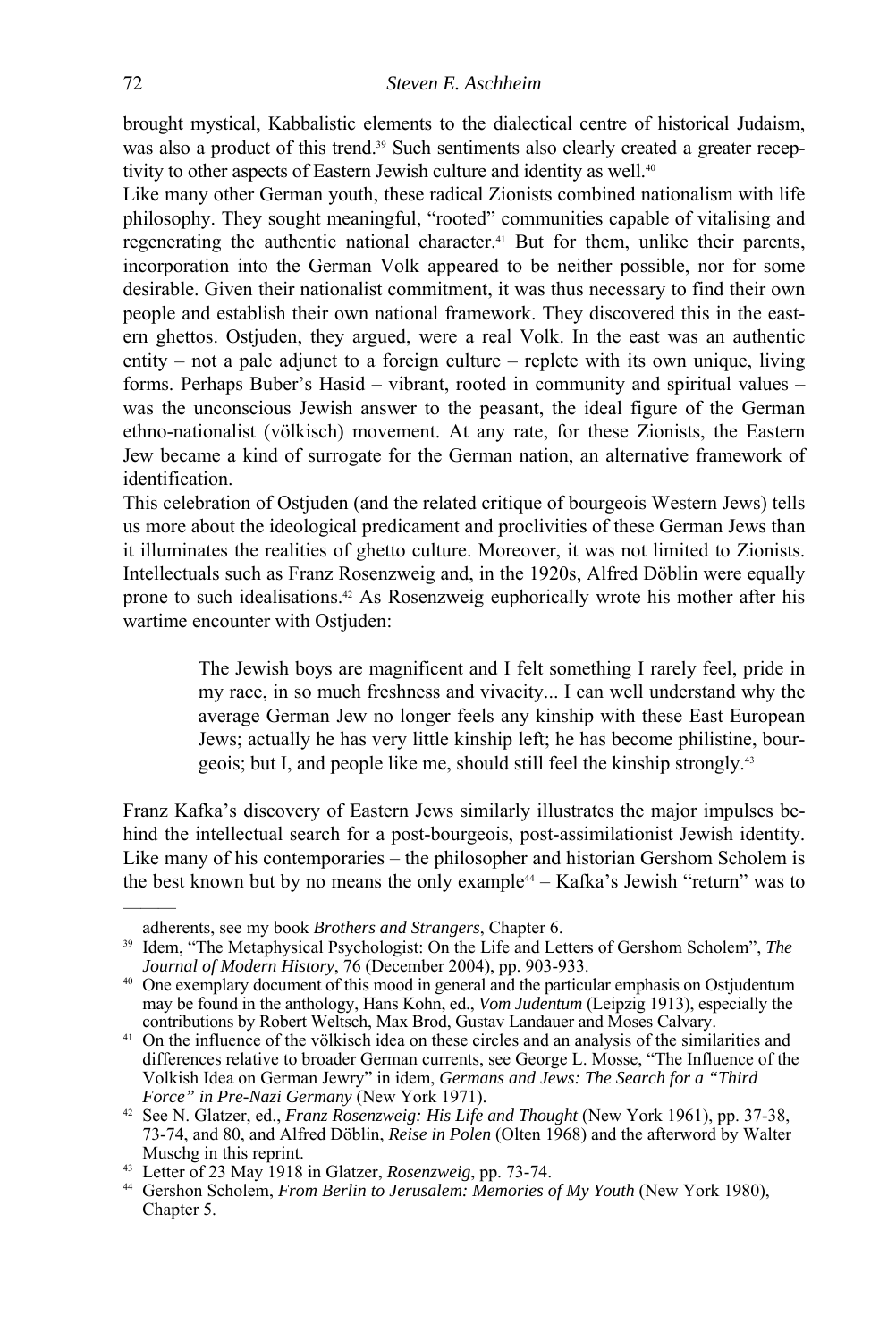a large extent predicated upon the conflict with his parents and what he regarded as their hypocritical, bourgeois life. Indeed, Ostjuden and Zionism became objects of interest for Kafka to a large extent precisely because of his father's dismissal of these matters: "Had you shown interest in them", Kafka wrote, "these things might, for that very reason, have become suspect in my eyes."45 In some moods, Kafka's appreciation of the "Ostjude" went together with his experience of German coldness:

> Yesterday it occurred to me that I did not always love my mother as she deserved and as I could only because the German language prevented it... "Mutter" is particularly German for the Jew, it unconsciously contains, together with the Christian splendour, Christian coldness... I believe that it is only memories of the ghetto that still preserve the Jewish family, for the word "Vater" is too far from meaning the Jewish father.<sup>46</sup>

The East European Jews incarnated for Kafka this missing warmth. A personalised relationship, at least ideologically, was an imperative of the cult. Buber expressed this when speaking of Eastern Jewish refugees:

> We shall perceive them, all of them, not merely as our brothers and sisters; rather... every one of us will feel: These people are part of myself. It is not together with them that I am suffering; *I am* suffering these tribulations... my people *is* my soul.47

Yet such personal relations were ultimately more the exception than the rule. Contradictions between theory and practice persisted. The very theory of these radical Zionists reflected a certain confusion, for the paradox of their revolt against German culture was itself couched in deeply German neo-romantic terms.48 Moreover, there were also built-in ideological limits to this Zionist counter-narrative. Given the emphasis on creating a new Jew in Palestine, no empirical acceptance of Jewish life in Eastern Europe as it actually existed could be endorsed. The young Hans Kohn (1891-1971) put it this way: "We want to revolutionise Jewry, not just Western Jewry, but above all Eastern Jewry."49

It was precisely this rejection of ghetto life that prompted a small minority of Zionists to withdraw from Zionism in the name of existing East European Jewry. Here Zionism spawned its own dialectic. Influenced by the Zionist opposition to assimilation and its romantic affirmation of living Jewishness, these intellectuals concluded that only in the eastern ghettos did – and could – real Jewish culture exist. Men like Nathan Birnbaum (1864-1937) and Fritz Mordecai Kaufmann (1888-1921) sought in

<sup>&</sup>lt;sup>45</sup> Franz Kafka, *Letter to his Father* (New York 1965), p. 85.<br><sup>46</sup> See the entry for 24 October 1911, Max Brod, ed., Franz Kafka, *Diaries 1910-1913*, (New York 1965), p. 111.<br><sup>47</sup> See Buber, "Judaism and the Jews" (1909), in *On Judaism*, N. Glatzer, ed. (New York

<sup>1967),</sup> p. 20. 48 See Scholem's critique of the Jüdisches Volksheim in Gershon Scholem, *From Berlin to* 

*Jerusalem*, pp. 76-80, and Georg Lublinski, "Erinnerungen and das jüdische Volksheim in Berlin", *Der junge Jude* (July-August 1930), p. 135. 49 Kohn, ed., *Vom Judentum*, p. 17.